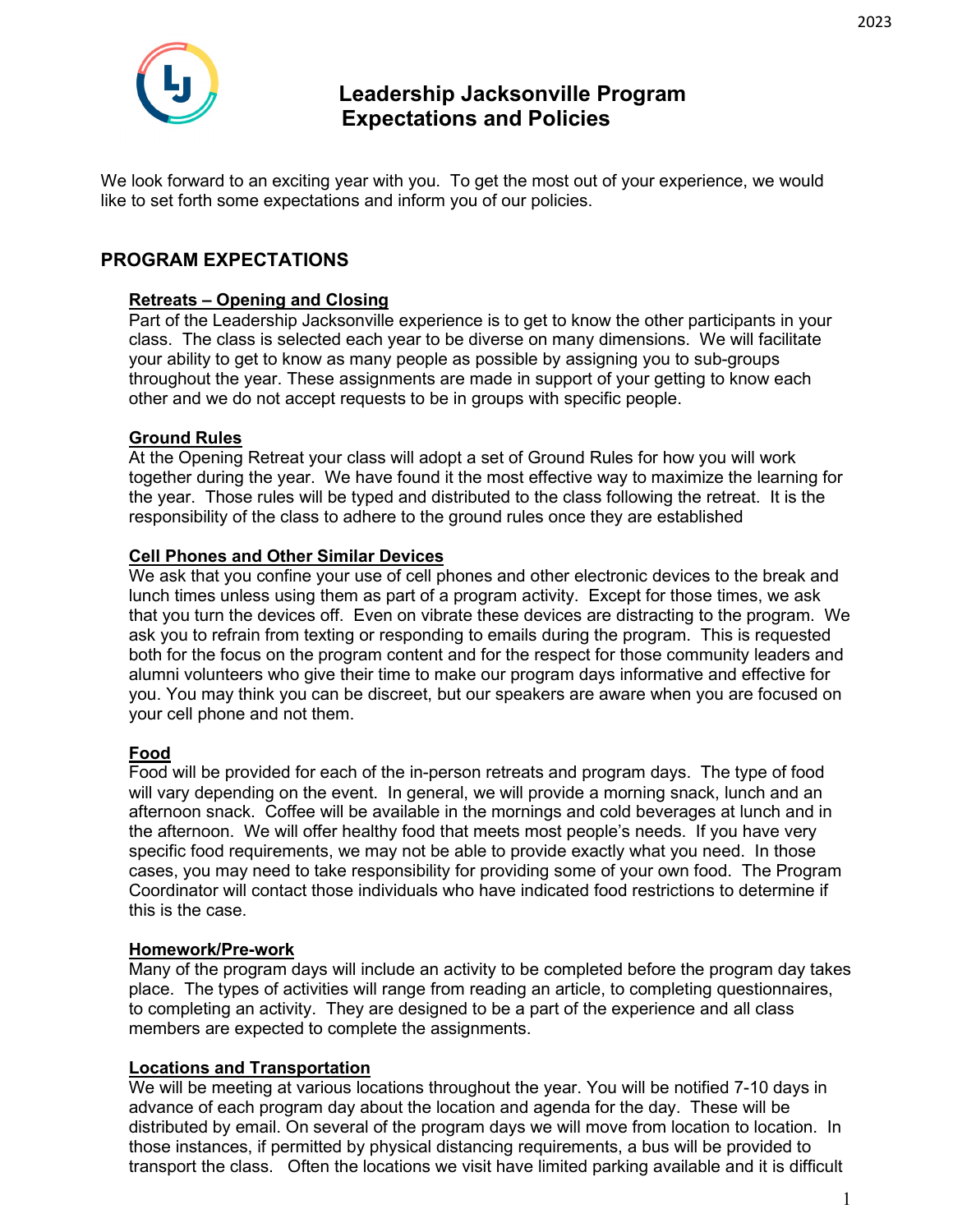to move this size group in and out of facilities in a timely manner. For these reasons, you will be expected to ride the bus. Any exceptions will need to be cleared in advance with the Program Coordinator or in the case of physical distancing requirements, you will be notified in advance of the need to drive your own car between locations.

#### **Attire**

On most program days, business casual attire is appropriate. Some events will be designated as casual attire. You will be advised as to which days are designated casual. Several days include some walking. It is important to wear comfortable shoes for this type of activity when specified. We meet in facilities we do not own, and we cannot always control temperatures. It is best to dress in layers to be comfortable. Until further notice, all in-person programs will always require that a mask be worn, unless eating or drinking. The mask must cover both nose and mouth.

#### **Class Evaluations**

At the close of each program day, you will be asked to complete an evaluation form. These forms are compiled, and the summary of evaluations is sent to the class, the Leadership Development Team and the Board of Directors. Please complete the forms completely and clearly. We use the information to monitor and improve the program each year.

## **PROGRAM RELATED POLICIES**

A signed participant acknowledgement and consent to these policies and the Program Participant Code of Conduct will be requested and will be maintained on file at Leadership Jacksonville. Please note that parts of the COVID-19 Policy have been relaxed but the policy remains in place. Updates on current restrictions will be provided and it is anticipated that the Board will soon modify portions of the policy.

#### **1) Attendance Policy Philosophical Statement**

Attendance at all class events during the program year is required for three reasons. First, the selection of class membership for Leadership Jacksonville is a deliberate process, with each candidate weighed on the basis of his or her commitment to our community, potential for future community trusteeship, and expected contribution to the entire class's learning and growth. Absences diminish this learning and growth by denying classmates the opportunity to learn from each other. Secondly, the LJ class curriculum has been carefully designed to be a continuous and cumulative experience. Missing any portion of the program significantly dilutes that experience. Thirdly, our program is dependent upon the commitment, goodwill and donation of time by leaders in our community for the program days. Absences by class members belittle the substantial effort and time put into the programs by staff, committee members and presenters. There are no options to make up missed days. For all these reasons, LJ class members are expected to honor their commitment to attend 100 percent of the annual program.

A. Attendance at the Entire Opening Retreat is **MANDATORY**.

- 1. If the need to withdraw from the program is communicated to the LJ Chief Executive Officer by August 13, 2021, there will be full reimbursement of any tuition previously paid.
- 2. If a need to withdraw occurs and is communicated to the LJ Chief Executive Officer between August 14, and the Tuesday of the Opening Retreat week, reimbursement will only be made if the position can be filled by an alternate. If no alternate is available, an adjusted refund will be made of 50% of the agreed upon tuition. No deferment requests will be accepted after August 13, 2021.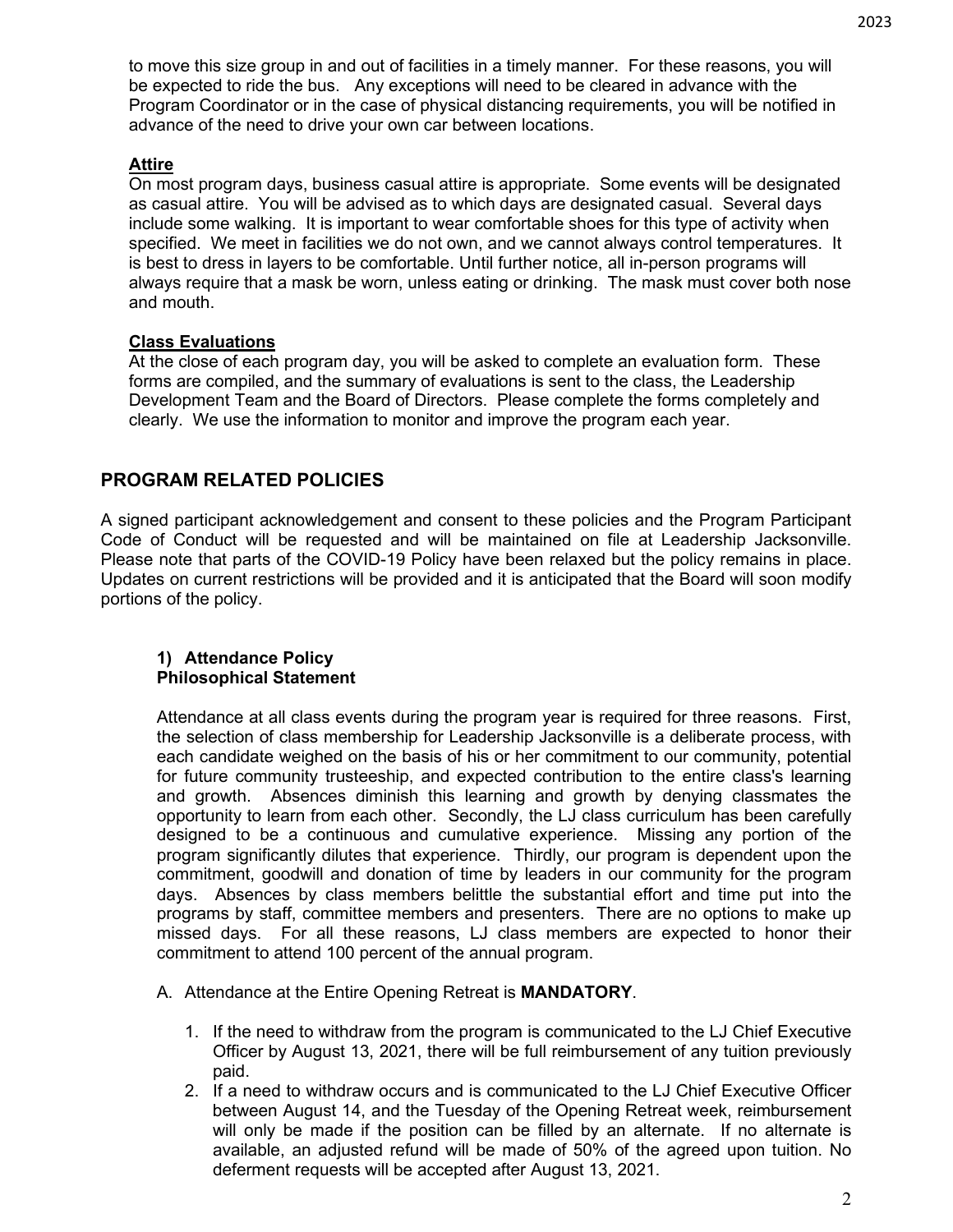- 3. If such need is communicated to the LJ Chief Executive Officer after Tuesday of the week of Opening Retreat LJ is under no obligation to attempt to find an alternate. If an attempt is made and an alternate obtained, full reimbursement will be paid. If no alternate is obtained, there is no refund of any tuition previously paid. If a class member has not communicated with LJ prior to the Opening Retreat and fails to attend the entire Opening Retreat, there is no refund of tuition paid.
- B. Successful completion of the LJ program requires class members' full participation at all program events, except as provided below:
	- 1. Class members have committed to attendance at program days whether those days are in-person or virtual. To give meaning to this commitment, class members should attempt to limit absences to:
		- a. An illness of the class member or an illness, death or crisis in the member's family.
		- b. A business emergency such as unexpected travel or required attendance at a business function imposed by the member's superior or company and not within the member's control.
	- 2. Class members should report absences to the LJ office as soon as they are known, preferably prior to the class event, so that activities and meals can be accurately planned.
	- 3. Tardiness of more than one-half hour will result in a one-half day absence. If the class member leaves a program day more than one-half hour early the result is one-half day absence. It is important to respect the time and effort put into the programs by all. Coming late and/or leaving early shows little respect for that effort. Class members are expected to make whatever arrangements are necessary to be on time for programs and leave after completion of programs.
	- 4. A total of three absences, either full days or a combination of full and half days, will result in termination from the Leadership Jacksonville program.
	- 5. Termination will be immediate. The person involved may not finish the year and will not be considered an alumnus of LJ. Any person terminated from an adult program class for absences shall not be entitled to reapply for a future LJ adult class.
	- 6. The class member may appeal his/her termination to the Executive Committee in writing. (Decision of the Executive Committee shall be final.)
	- 7. After the Opening Retreat, there will be NO refund of tuition if termination is necessary.
- C. Failure to pay agreed adult program tuition by May 1 of the program year shall also result in automatic termination.
	- 1. Staff will notify the Executive Committee of such failure and the class member shall be informed of the termination in writing.
	- 2. The class member being terminated may appeal in writing to the Executive Committee within ten days of the date of the written notification.
	- 3. Such non-paying terminated member will not be eligible for inclusion in the alumni of LJ nor entitled to any refund of money previously paid toward tuition.

#### **2) Behavioral Code of Conduct and Abuse Prevention Policy Purpose**

This policy establishes how Leadership Jacksonville will do everything in its power to prevent the physical, emotional or sexual abuse of program participants, volunteers and staff by other participants, volunteers or employees. Leadership Jacksonville seeks to create a welcoming and safe environment and has zero tolerance for those whose actions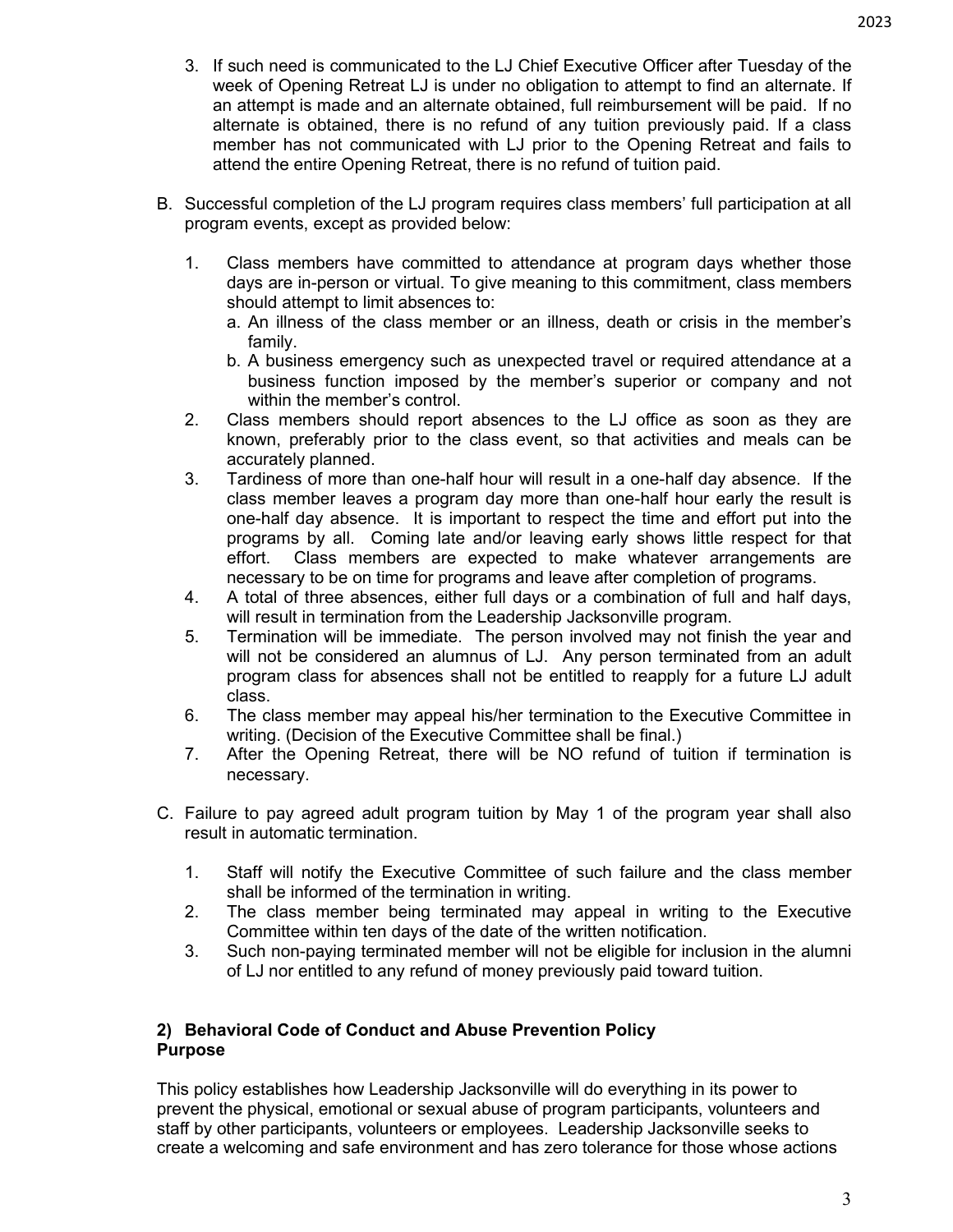may jeopardize the safety or health of participants, volunteers or employees or in the case of participants who are minors, the innocence of the participant.

#### **Definitions**

Abuse: Because abuse takes many forms, the following subtypes are prohibited within the scope of this policy:

- 1. Physical abuse an act of omission or an act that endangers the physical or mental health of a participant, volunteer or employee.
- 2. Sexual abuse contact or activity of a sexual nature between any adult and a minor age program participant or between minor program participants; contact of a sexual nature between a program participant, volunteer or employee with a non-consenting adult program participant, volunteer or employee. This may include, by example, touching, fondling, other physical contact or sexual relations.
- 3. Emotional abuse mental or emotional injury inflicted by the actions of a program participant, volunteer or employee. Emotional abuse may include stalking.
- 4. Neglect failure to provide adequate care for a minor age program participant.
- 5. Economic deliberate misuse of the money or belongings of a program participant, volunteer or employee.

Making a Complaint: Persons who have knowledge of possible violations of this policy by a program participant, volunteer or employee should immediately report this possible violation to the Chief Executive Officer or a member of the Executive Committee of the Board of Directors as appropriate. The Executive Committee of the board will oversee action in investigation, reporting, due process, and take action to seek justice. This may include the assistance of legal and public relations issues as well as interviews necessary for the investigation of the complaint. If a minor is involved, that person's parent/guardian shall be notified as soon as possible of the alleged violation of policy by a person designated by the Chief Executive Officer or President of the Board of Directors as appropriate. Decisions of resolution shall ultimately rest with the Board of Directors.

Sexual Harassment: Any unwanted sexual advance or demand, either verbal or physical that is reasonably perceived by the recipient as demeaning, intimidating or coercive. Sexual harassment must be understood as an exploitation of a power relationship rather than as an exclusively sexual issue. Sexual harassment includes, but is not limited to, the creation of a hostile or abusive environment resulting from discrimination on the basis of gender.

Sexual Misconduct: Sexual misconduct means a chargeable offense.

Minor: A youth, whether a program participant or volunteer, who is younger than 18 years of age.

#### **Screenings for Staff and Volunteers**

Safeguards in the employee hiring process will be used to eliminate from consideration or employment any candidates who display characteristics that could classify them at a high risk for violating this policy. The required screenings and background information will depend on the position and its level of involvement with program participants, particularly with minors. All employees will submit an employment application that includes signed authorization to perform necessary background checks and these checks, including criminal background, driving records, and sexual offender registry checks will be completed before any employee works with program participants or volunteers. If hired, those working with minors will have criminal and sexual offender registry checks bi-annually.

Program volunteers in positions that involve frequent, sustained contact with participants or other volunteers who are minors, including but not limited to those attending retreats that include minors, will also be screened and background information obtained.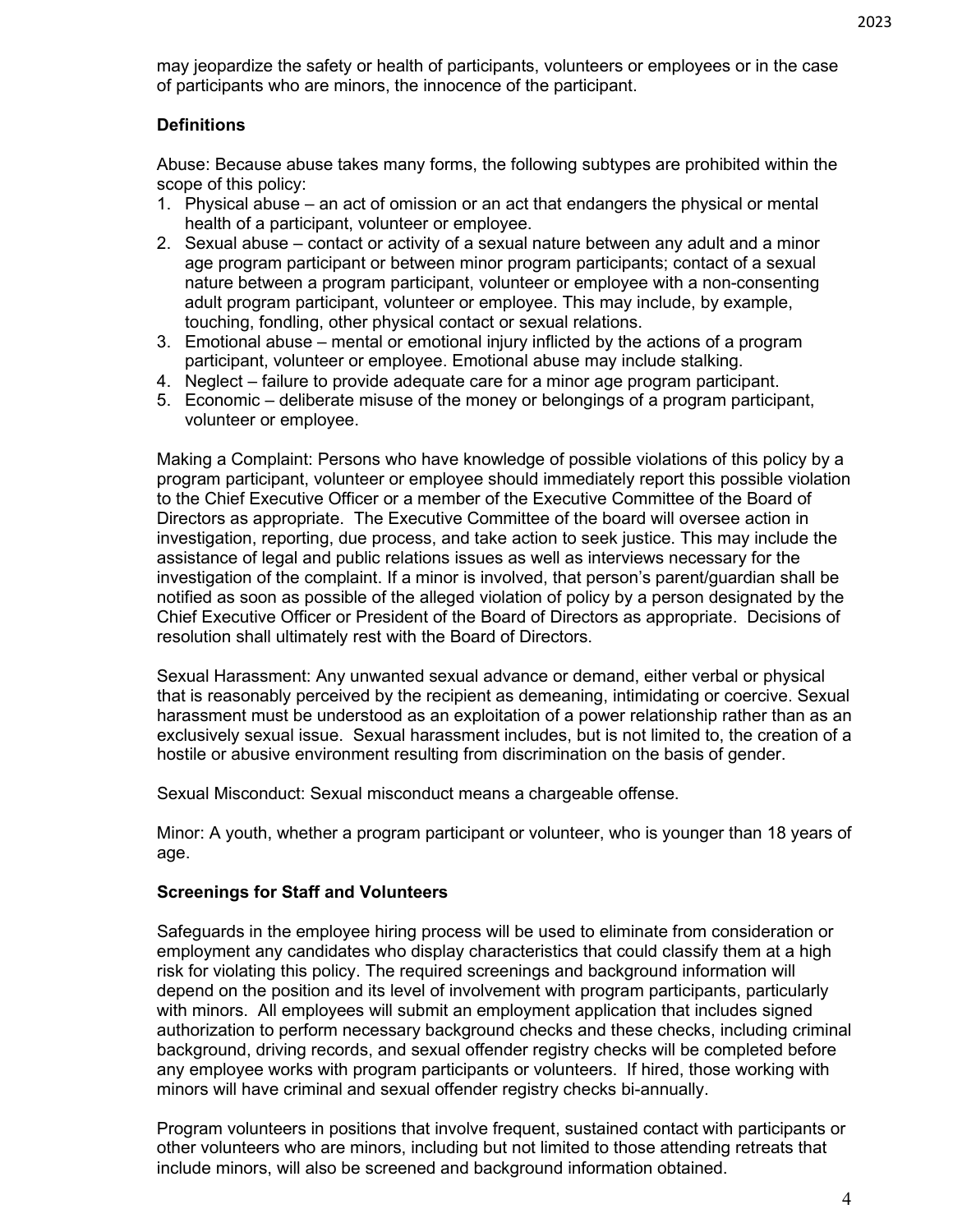If a potential volunteer or employee is found to have been involved in any activity in which the person abused or exploited minors or adults, the person will not be hired or approved to volunteer in Leadership Jacksonville programs.

Results of screenings will be kept confidential.

### **Structural Guidelines for Programs**

All Leadership Jacksonville programs are designed to encourage safe interaction between participants, volunteers, and employees. The following guidelines are meant to keep established safeguards effective:

- 1. Programs that include minors must have an established adult to participant ratio. Every effort should be taken to ensure that at no time should an employee be alone with an entire program, primarily those programs including minors.
- 2. Employees and volunteers are restricted from being alone with a minor where they cannot be easily observed by others. If necessary, for one-on-one interaction between adults and minors, the interaction should occur in an unenclosed area and with the knowledge of another adult.
- 3. Written permission must be obtained from a parent or guardian before any employee transports a minor in the name of Leadership Jacksonville. This permission may be electronic.
- 4. In no event shall a minor program participant be allowed to visit the residence of an employee or program volunteer without the written permission of a parent or guardian, unless the minor program participant is a family member of the employee or volunteer or in the company and supervision of their parent or guardian.

#### **Behavioral Code of Conduct**

All program participants, volunteers working with programs and employees must be provided with a copy of a code of conduct to be signed annually and maintained by Leadership Jacksonville. The code of conduct language may vary depending upon the group and position, but will generally require:

- 1. Treat all with respect and consideration. Treatment must be fair and equal and must not be based on gender, religion, race, national origin, disability, marital or familial status, sexual orientation, income level or occupation. All effort must be made to avoid favoritism or the appearance of favoritism.
- 2. Must not use harsh or inappropriate language, degrading punishment or any type of restraining device.
- 3. Profanity, inappropriate jokes and any kind of harassment in the presence of program participants, volunteers or employees is prohibited.
- 4. May not participate or allow others to engage in any form of hazing.
- 5. While representing Leadership Jacksonville, must not possess, distribute, use or allow others to use illegal drugs; or serve alcohol to any underage program participant.
- 6. Smoking or use of tobacco during programs is prohibited at all times except during program breaks in areas approved for this by a program facility. Smoking or use of tobacco in the presence of minor program participants is prohibited for volunteers and employees.
- 7. Possession of any type of weapon or explosive device during a Leadership Jacksonville activity by program participants, volunteers or employees is prohibited except those members of law enforcement properly permitted by Florida Statutes may carry their licensed weapon unless otherwise prohibited by the site of the program or activity.
- 8. Must not have sexual contact with minors or non-consensual contact with adults.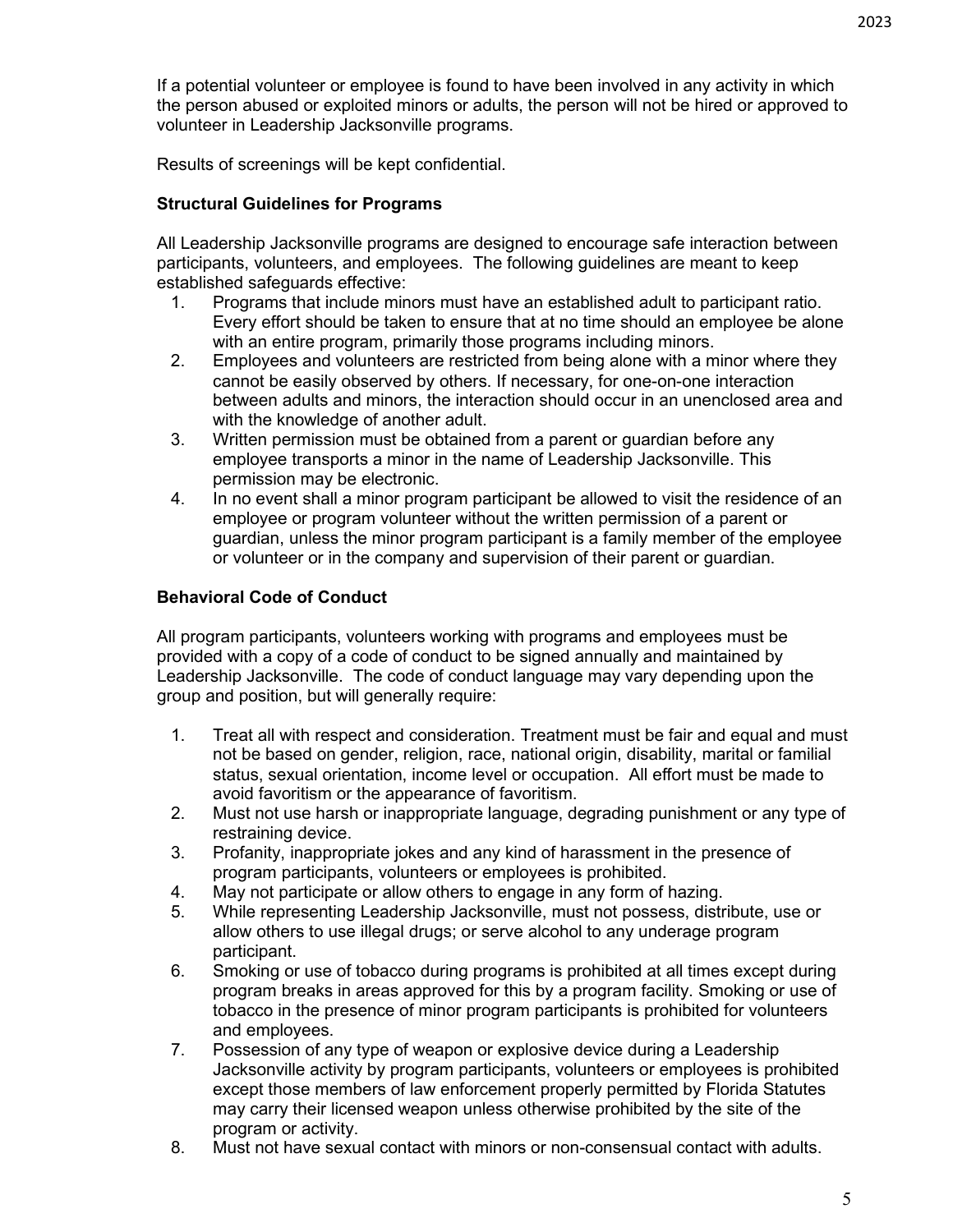- 9. Volunteers and employees will refrain from intimate displays of affection towards others in the presence of program participants, volunteers, and employees.
- 10. Program volunteers and employees may not be alone with minor program participants who they have first met in Leadership Jacksonville programs outside of Leadership Jacksonville programs. This includes dating, sleepovers, and inviting minors to the volunteer or employee's home
- 11. Program volunteers and employees must not dress, undress, shower or bathe with or within the view of minor program participants.
- 12. Employees and volunteers are prohibited from sharing sleeping locations with minor program participants. This includes beds, tents, hotel rooms or similar areas. Employees and volunteers can sleep in open areas with minors if the area is large enough for the employee or volunteer to have their own defined sleeping areas and other employees or volunteers are also present.
- 13. Program participants, volunteers and employees must not discuss their own sexual history, preferences or fantasies nor use of illicit or pornographic materials nor possess any sexually oriented materials while in the company of minor program participants or when conducting business in the name of Leadership Jacksonville.
- 14. When one-on-on discussion is warranted, employee or volunteer interaction with a minor program participant will take place in an area that allows for private conversation while remaining in the view of others.
- 15. Program participants, volunteers and employees are required to report any activity in violation of the Code of Conduct to the Chief Executive Officer or President of the Board of Directors.

#### **3) Intellectual Property and Social Media Policy Purpose**

The intent of this policy is to preserve the mission, reputation, and property of Leadership Jacksonville, Inc. and, at the same time, promote the organization, interaction among the alumni and their connection to Leadership Jacksonville through the prudent use of social media. This policy applies to all types of social media known today or that may be developed in the future. Without intending to limit the scope of this policy and only to provide examples, these social media include platforms such as Facebook, LinkedIn, Twitter, blogs, comment sections of new media or other networking sites.

- A. The name, marks, and the logos of Leadership Jacksonville are solely owned by Leadership Jacksonville and all rights are reserved. This includes but is not limited to the following program names: Leadership Jacksonville, Youth Leadership Jacksonville, New Leadership Summit and Next Generation.
- B. All members (alumni and current class members of all programs, honorary and affiliate members) of Leadership Jacksonville are encouraged to maintain the highest standards on their own personal social media pages and expected to do so whenever there is any reference to Leadership Jacksonville. Participation as a member in any Leadership Jacksonville activity, no matter whether as class members, as alumni, as honorary members, or as affiliate members, requires that participants consent that Leadership Jacksonville has the right to object to and to prohibit improper uses in social media of the Leadership Jacksonville name, trademark, servicemark, logos, or other intellectual property, as well as improper references to all of the foregoing and any Leadership Jacksonville affiliation.
- C. Leadership Jacksonville, Inc. is the only entity authorized to create and maintain public social media sites or web pages in the name of Leadership Jacksonville, which right may be delegated. Any public social media or other web site will be maintained by the Leadership Jacksonville staff or delegate. All material associated with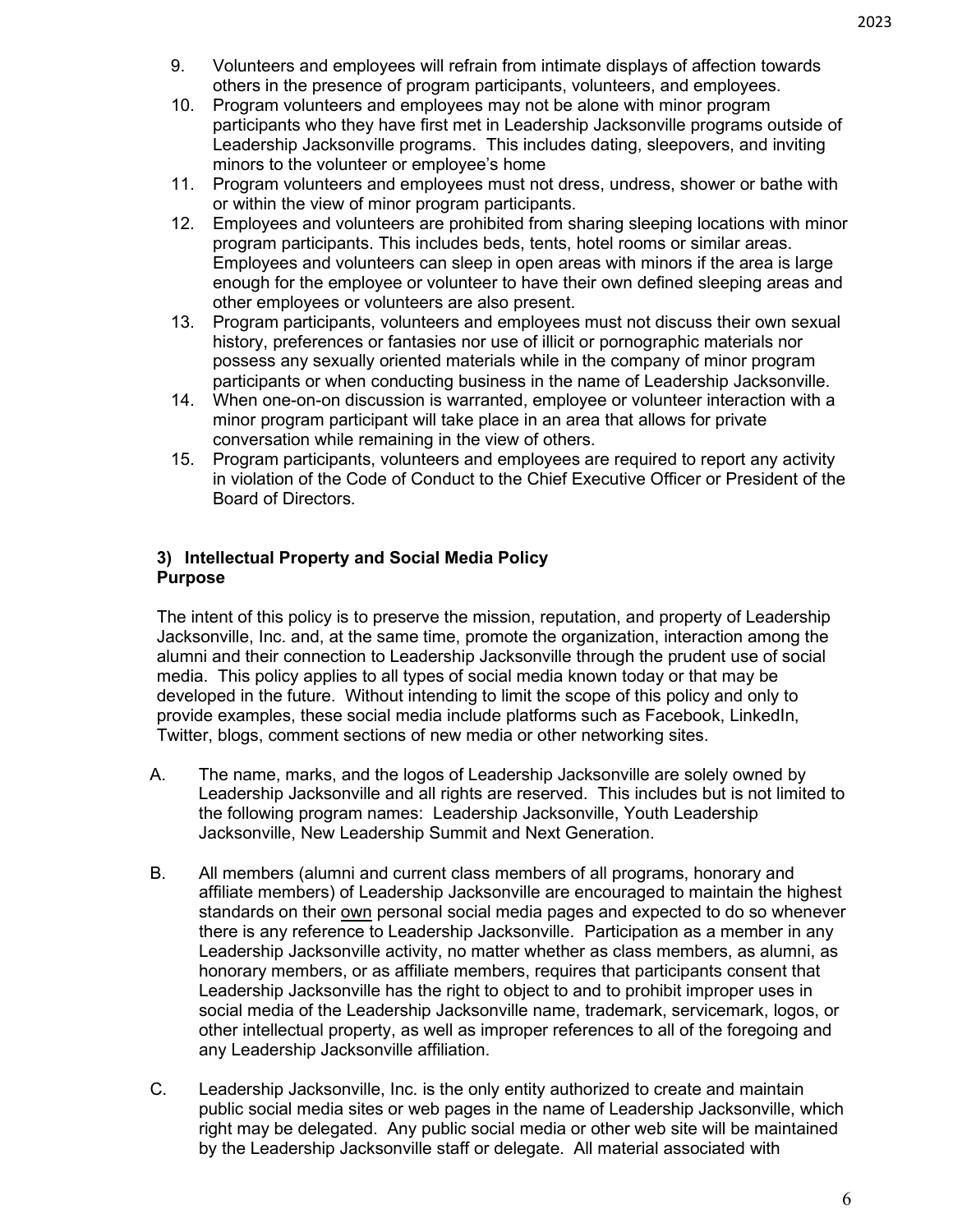Leadership Jacksonville that is entered onto public sites will maintain the high standards of Leadership Jacksonville, including and not limited to the following:

1. Material will not be political in nature and any solicitation for funds will be used solely for the Leadership Jacksonville programs.

2. The Leadership Jacksonville administrator may remove any inappropriate posts, unauthorized members, copyright, servicemark or trademark material that is not the property of Leadership Jacksonville or its members, as determined in its sole discretion.

3. All contributors of content will state their affiliation with Leadership Jacksonville (i.e., LJ Class #, Leadership Jacksonville Alumni, etc.)

4. All posts will be respectful. In other words, no spam, off-topic, derogatory or offensive comments. No personal attacks will be permitted. Posts are not to be commercials by or for alumni/classmates/ members or their associated businesses or affiliated organizations.

5. Leadership Jacksonville documents, reports, and coursework are for internal use of Leadership Jacksonville only, and not to be distributed by any means. Leadership Jacksonville documents, reports and coursework are confidential and proprietary to Leadership Jacksonville and represent intellectual property that is protected by copyright, trademark and other laws.

6. All social media communication will be transparent and not in any way a violation of Leadership Jacksonville's privacy, confidentiality, and legal guidelines for external commercial, personal, or political speech.

7. Comments related to public disasters or crises, legal matters, litigation, or any parties Leadership Jacksonville may be in litigation with may be commented on only by the Leadership Jacksonville staff.

8. All news media inquiries must be referred to the Leadership Jacksonville staff.

9. Due to the permanent nature and accessibility of any person's internet presence, all content related in any fashion to Leadership Jacksonville must be carefully considered prior to publication.

10.Removal of material from a site by a Leadership Jacksonville staff member or their designee may be appealed to the Board of Directors.

D. Leadership Jacksonville may have private, members-only pages or sites which are created and administered by the Leadership Jacksonville staff or their designee(s). Only members of Leadership Jacksonville classes, alumni honorary members, and affiliates are eligible to be admitted as members. Information and discussions held on these sites will not be open to the public. All material on the sites will maintain the high standards of Leadership Jacksonville. The Leadership Jacksonville administrator will remove any unauthorized users and/or inappropriate posts.

> 1. **Leadership Jacksonville Adult Program classes** (both alumni and the current year class) may have individual social media sites for the respective class. Each class shall have only one authorized site that will be created by a Leadership Jacksonville staff member or their designee following a request from an interested class member and approval by Leadership Jacksonville.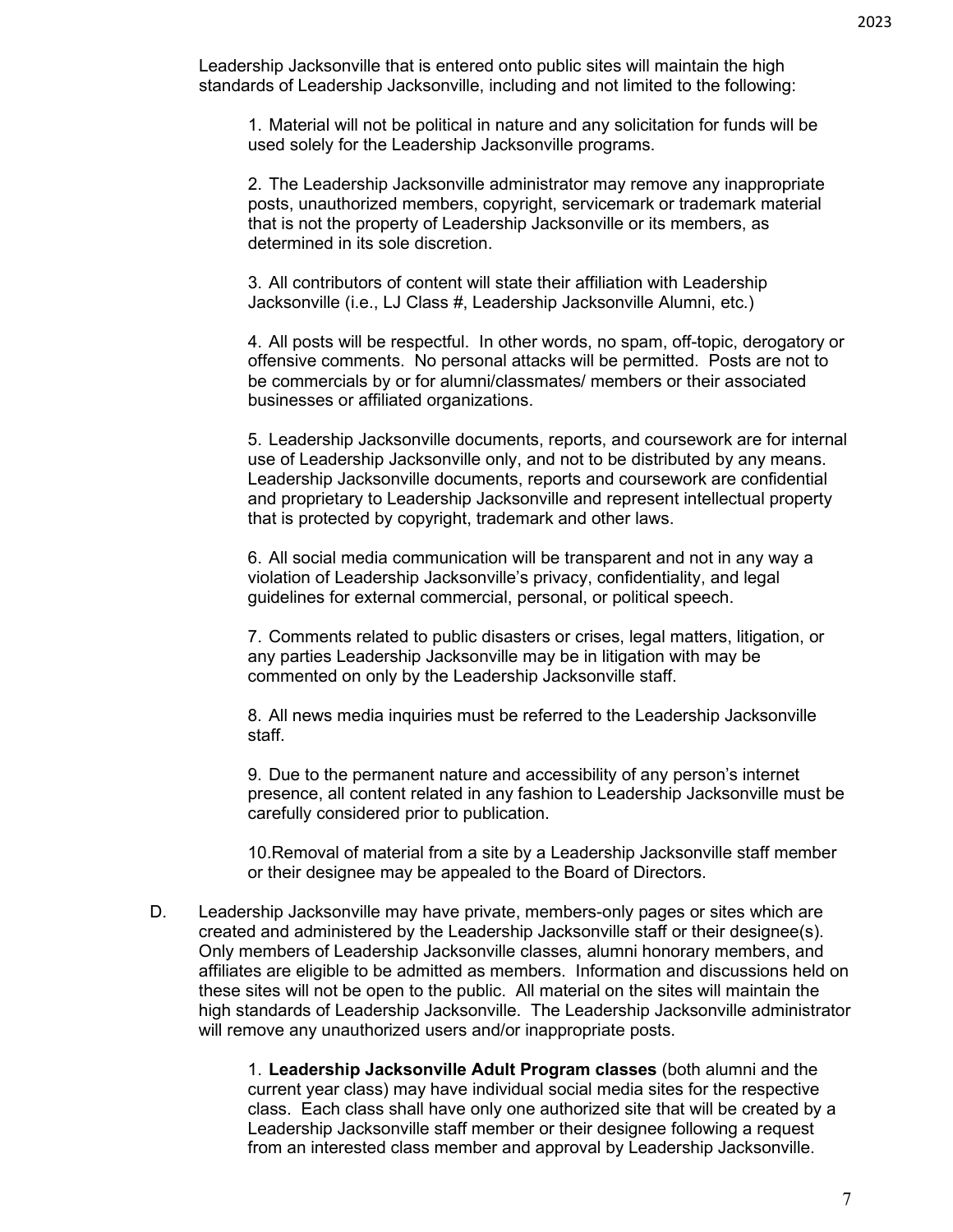2. The **current year's Youth Leadership Jacksonville class** will have a private, members-only site created and administered by a Leadership Jacksonville staff member. The staff member will control all content and member access.

3. **New Leadership Summit, Next Generation, and Youth Leadership Jacksonville alumni** will have sites to be used by the alumni of each respective program. A Leadership Jacksonville staff member will create each site and maintain administrative function of the sites.

- E. Participation in any Leadership Jacksonville social media activity as a class member, alumni, honorary member, or affiliate member will require, as set forth in separate agreement, each participant's consent to abide by this policy and other policies governing the use of Leadership Jacksonville's intellectual property and reputation.
- F. If necessary, Leadership Jacksonville will take legal action to preserve its reputation and its intellectual property and any other substantial interest through the enforcement of its policies and contracts.
- G. Leadership Jacksonville reserves the right to amend this policy at any time without notice.

## **4) COVID-19 Policy**

## **A. Philosophical Statement**

Leadership Jacksonville is monitoring the situation around COVID-19 to ensure that it is taking necessary measures to best protect the health and well-being of class members, volunteers and staff. This includes paying close attention to official recommendations. Leadership Jacksonville acknowledges that the situation is fluid and could be very different over time. Decisions and policies will be made and updated informed by the information that is available at the time. These policies will remain flexible for modification should local, state or federal guidelines changes.

## **B. Potential Exposures**

Individuals are asked to follow the following protocol:

- 1. If exposed to COVID-19 and not up to date on COVID-19 vaccinations:
	- a. Do not participate in a Leadership Jacksonville program during the five full days following exposure.
	- b. After five days, if no symptoms, wear a mask for a LJ program between days 5- 10.
- 2. If exposed to COVID-19 and up to date on COVID-19 vaccinations, participants are encouraged to wear a mask for a program within 10 days of close contact with someone with COVID-19 and to follow any CDC guidelines at the time of exposure.
- 3. If a participant has tested positive for COVID-19 or has symptoms, regardless of vaccination status:
	- a. Do not participate in a Leadership Jacksonville program for 5 days from the first day of symptoms or a positive viral test.
	- b. After 5 days participation is acceptable if fever-free for 24 hours (without use of fever-reducing medication) and symptoms are improving.
	- c. If participating in a program pursuant to b. above, participant should wear a wellfitting mask for the program for 10 full days after symptoms started or the date of the positive test. This list of potential exposures and quarantine periods is fluid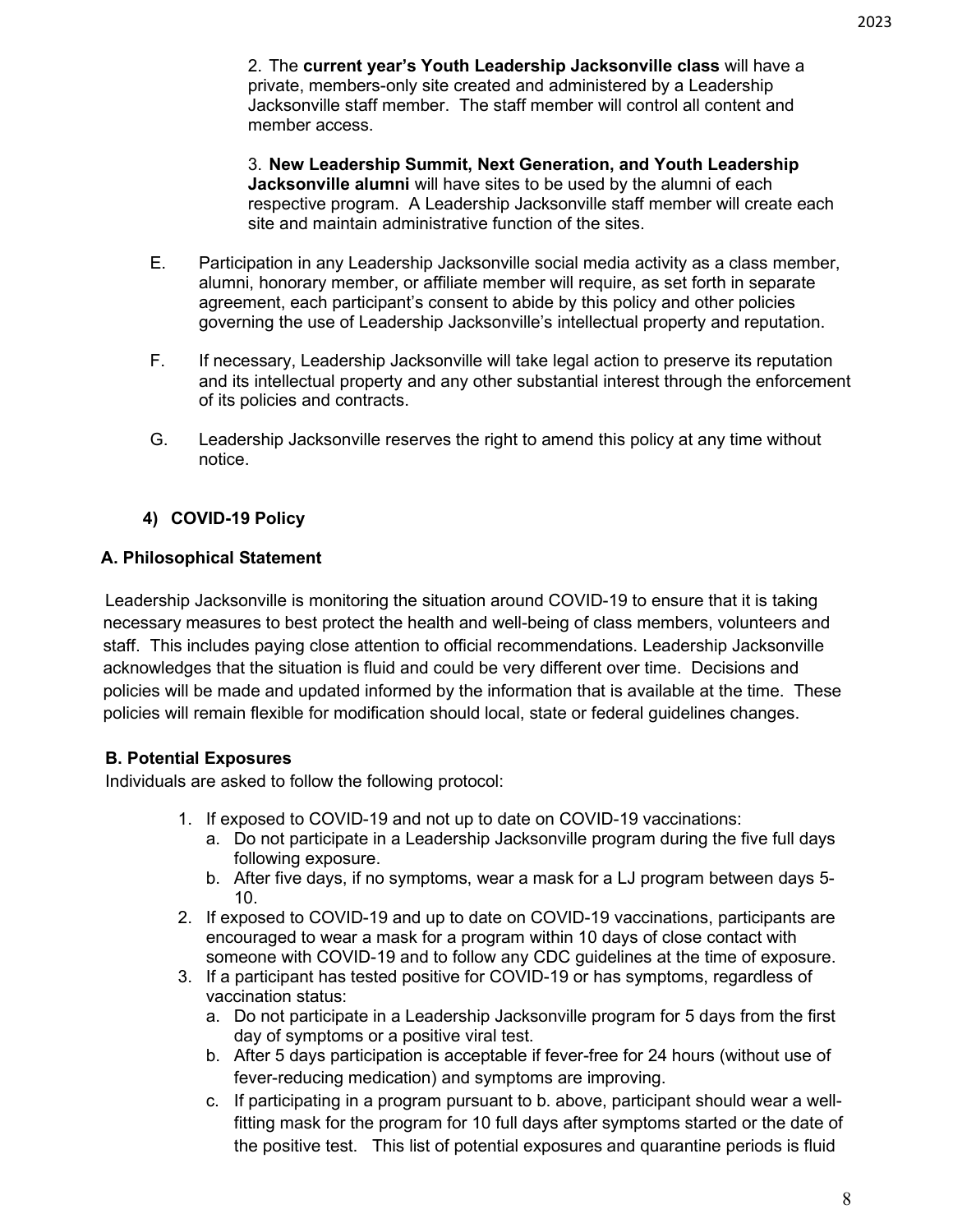and subject to change over time. Participants are encouraged to observe the latest CDC guidelines.

### **C. Hygiene Practices**

Personal hygiene will be reinforced to all who are participating with an in-person Leadership Jacksonville event. There will be signage, reinforcement, and general availability of locations to wash and/or sanitize hands. Leadership Jacksonville will work with all program location managers to verify that the facilities have had regular cleaning and deep cleaning protocols. The protocols will be facility specific.

## **D. COVID Symptom Management**

If recommended by the CDC or area hospitals, arrival for Leadership Jacksonville events will begin with a health check which will include taking temperature and checking for COVID symptoms. This includes all participants, volunteers and staff. All individuals who are deemed to have a fever (100.4 or higher) will be required to leave the program and to be cleared to return by a physician or a negative test for COVID. The list of COVID symptoms is subject to change but the wide range includes fever or chills, cough, shortness of breath or difficulty breathing, fatigue, new loss of taste or smell, muscle or body aches, headache, sore throat, congestion or runny nose, nausea or vomiting, or diarrhea. Individuals who are experiencing symptoms should not attend in person and those who report symptoms at screening will be asked to leave.

#### **E. Positive COVID Test**

If any participant, volunteer or staff member tests positive for COVID, they are asked to self-report immediately to the Leadership Jacksonville Chief Executive Officer and follow appropriate protocols in effect at that time. Our strategy is to quickly identify those who may have come in contact with an individual who tests positive. Protocols for quarantine and return to the program for an individual who tests positive and for those with whom they have come in contact will be updated based on guidelines at that point in time.

#### **F. Mask Usage and Physical Distancing**

Based on current CDC guidelines, persons may be required to use masks when participating in an in-person Leadership Jacksonville indoor activity, except while eating and/or drinking. Six-foot physical distancing may also be in force if recommended by medical authorities.

Individuals are asked to bring a mask of their own choosing with them to all in-person activities in the event that masks are required by any facility or activity. Extra masks will be available if required.

All participants should limit physical contact with others and maintain reasonable personal space where possible. Occupancy requirements will be managed appropriately to allow for adequate social distancing in host site spaces including retreats, program days and other gatherings.

#### **G. Calendar and Schedules during COVID-19 Pandemic**

Dates previously published by Leadership Jacksonville for retreats, program days, orientations, events and meetings will to the fullest extent possible remain on the originally scheduled calendar day with a combination of in-person and virtual elements, depending on current local COVID-19 data and the type of program. All program date changes, delivery type and locations will be communicated to attendees as soon as possible, again recognizing the fluid nature of the pandemic and the possibility that changes might continue to be made. Leadership Jacksonville recognizes that virtual program elements are very different from in-person experiences and will